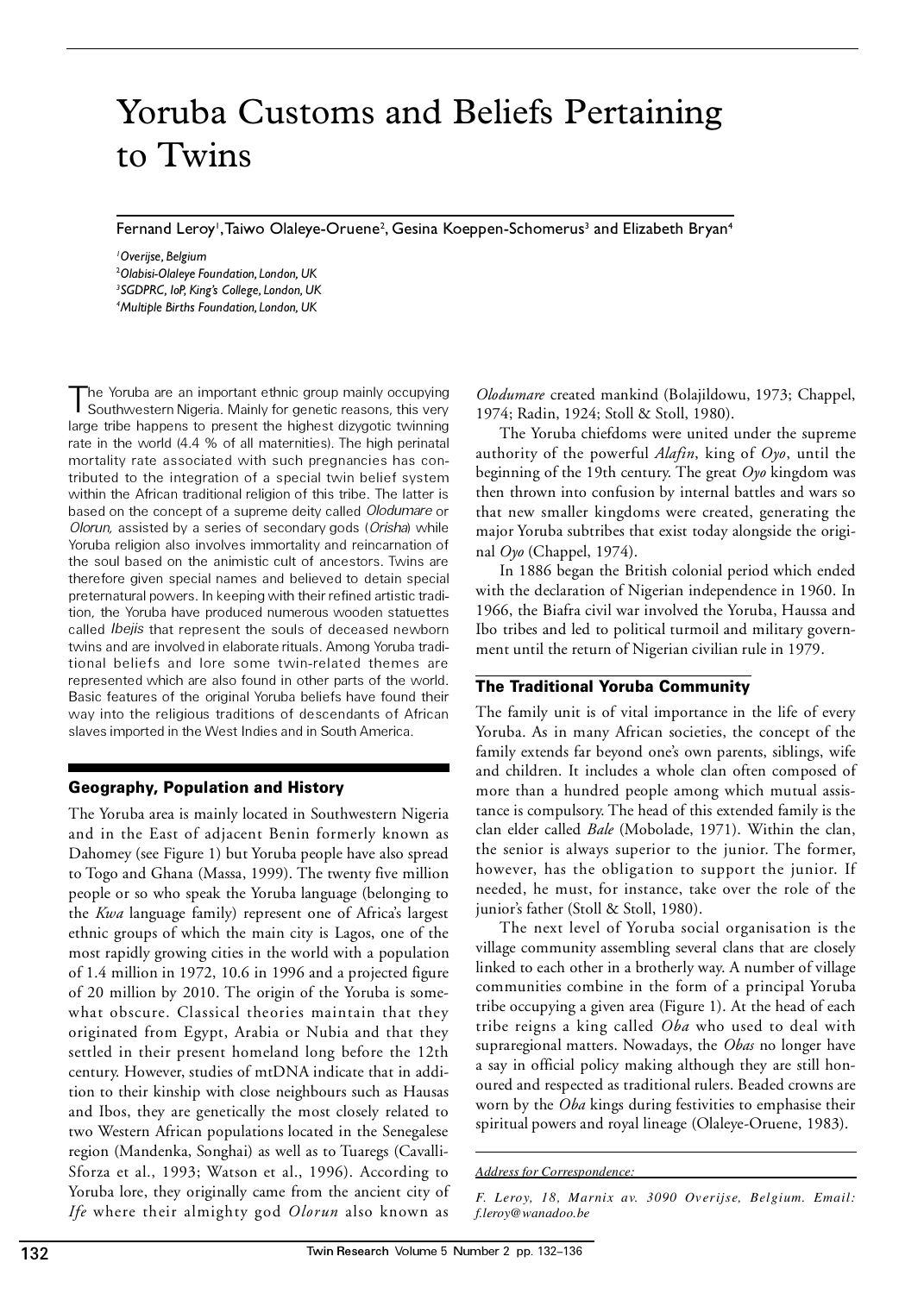

## Figure 1

Map of Yorubaland in Nigeria (adapted from "Doppel Leben - Ibeji" by Jantzen and Bertisch, 1993).

## Yoruba Religious Beliefs

Within today's Yoruba religious affiliations, more than 40% of the population are allied to Islam, less than 40% are Christians with the remaining 20% exclusively practising the traditional animist Yoruba religion. However, most Yoruba people belonging to the Islamic or to the Christian faith also adhere in one way or another to the traditional religious beliefs. The latter are based on the immortality of the soul and on its reincarnation, which are both essential to the *ibeji* twin belief.

Besides the creator *Olorun* or *Olodumare* the Yoruba pantheon is diversified into numerous gods or *Orishas*. The resemblance with the realm of ancient Greek mythology justifies the designation of the Yorubas as the "Hellenes of Africa" (Bascom, 1973; Chappel, 1974; Mobolade, 1971; Thompson, 1971). The main *Orishas* are (Courlander, 1973; Stoll & Stoll, 1980):

*Shango*: god of thunder and lightening whose emblem is the double axe (Yoruba territory is subject to the second highest frequency of thunderstorms in the world, after Java);

*Shopona*: the god of smallpox, very powerful and much feared;

*Eshu*: the troublemaker, the magician and sorcerer who has many faces and may behave either favourably or balefully;

*Ogun*: god of iron and war and anyone who works with iron (smiths, hunters, carvers, taxi drivers, etc.) is a worshipper of *Ogun*;

*Obatalla*: *Olorun*'s plenipotentiary who created the cripples while being drunk.

Besides these main figures, there are many secondary *Orishas.*

The belief in reincarnation is linked to the Yoruba ancestor belief. In Yoruba religion it is thought that about two generations after death, every human soul has a chance to return to earth in the body of a newborn, mostly within the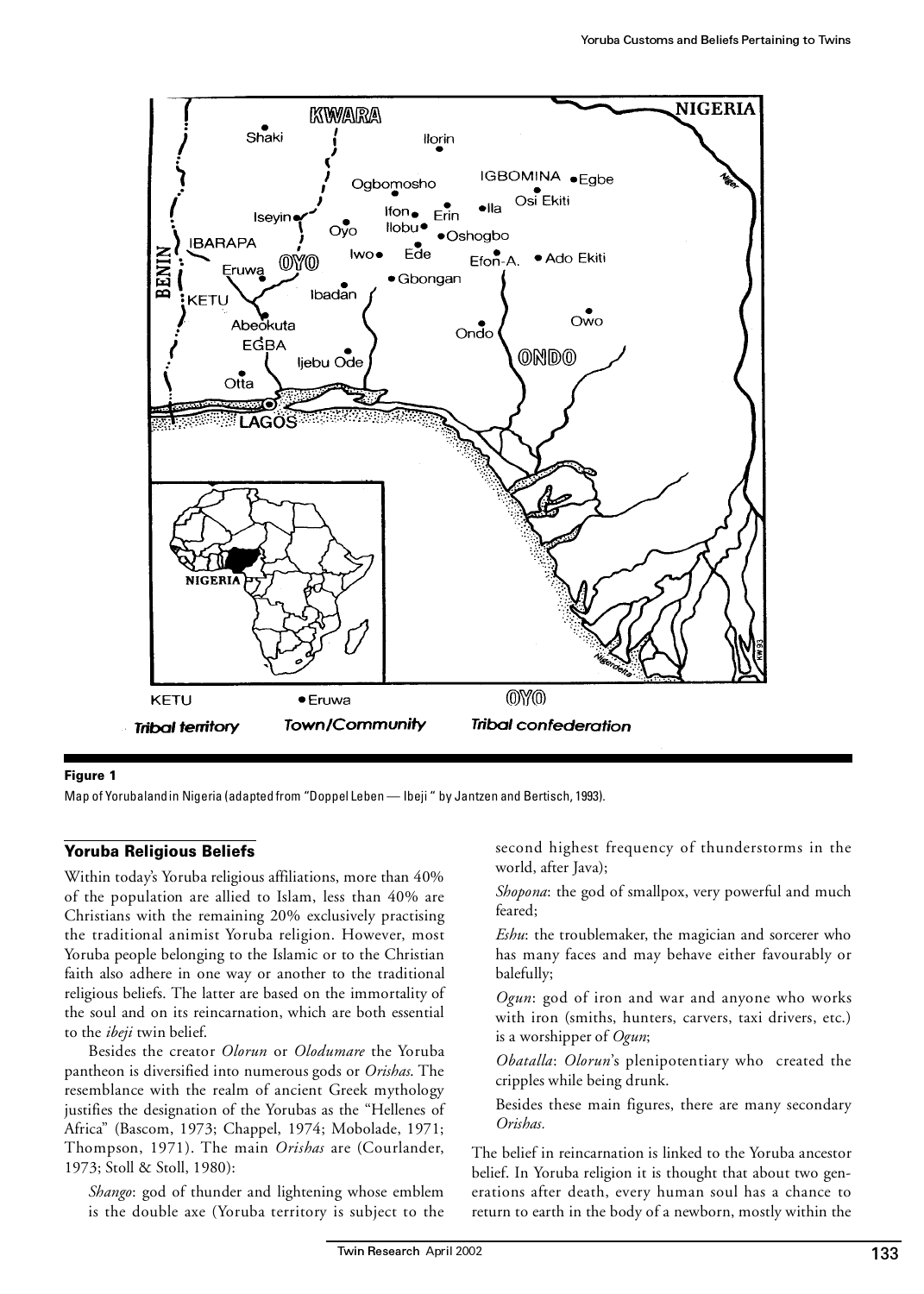same family. The welfare of any family is entirely dependent on that of its ancestors. Therefore, regular prayers are said and sacrificial gifts are laid in front of a special family shrine devoted to the ancestors (Jantzen & Bertisch, 1993; Stoll & Stoll, 1980; Thompson, 1971).

As in other African social frameworks, the Yoruba have developed select and secret religious communities endowed with strong powers based on the use of black magic and powerful drugs. The most prominent of these groups is the *Ogboni* organisation which, in the past, could even force an offender to drink a cup of deadly poison.

In their very popular festival that takes place once a year, the *Egungun* worshippers represent the spirits of the departed by masks, in order to connect the living to the dead. Other such organisations are the *Gelede* and *Epa* societies which are well known for their display of elaborate masks (Thompson, 1971).

# Twins in Yoruba Society

In traditional African societies, twins were considered of preternatural origin and raised emotional reactions oscillating from fear and repugnance to hope and joy (Leroy, 1995). In ancient times, the Yoruba used to reject and even sacrifice newborn twins (Leroy, 1995). Strangely enough, historical scales were tipped so that twins are nowadays not only well accepted but welcomed, their birth being an occasion of great rejoicing. A feast will be organised for the whole community and even for neighbouring villages if the twins are the children of a prominent member of the tribe (Chappel, 1974; Stoll & Stoll, 1980).

It is believed that twins are able to bestow happiness, health and prosperity upon their family. However, since they can also bring about disaster, disease and death, they will be treated with all due respect, loving and care. Their upbringing is therefore far more permissive than that of other children (Stoll & Stoll, 1980).

The first born twin, whether a boy or a girl, is always called *Taiwo*, meaning 'having the first taste of the world', whereas the second is named *Kehinde*, meaning 'arriving after the other'. Although being born first *Taiwo* is considered as the younger twin. His senior *Kehinde* is supposed to send out his partner to see what the outside world looks like. As soon as *Taiwo* has given a signal by crying, *Kehinde* will follow. *Kehinde* is supposed to be more careful, more intelligent and more reflective, while *Taiwo* is believed to be more curious and adventurous, but also more nonchalant (Olaleye-Oruene, 1983; Stoll & Stoll, 1980).

On the third day after the birth of twins, a visit is paid by the parents to the *Babalawo*, the *Ifa* priest of the com munity. Through the interpretation of the *Ifa* oracle which includes no less than 1,600 sayings, he is able to drive out whatever evil spirits may threaten the newborn twins (Chappel, 1974; Courlander, 1973; Thompson, 1971). He will dedicate the twins to the *Orisha Ibeji* god of twins and if deemed necessary will appoint for them an additional patron such as *Eshu* or *Shango*. Contrary to these latter prominent deities, the specific god of twins is a minor *Orisha* who is never figuratively represented.

The *Babalawo* communicates to the mother a series of instructions on how to treat her twins: which colours they

should wear or avoid, which food is recommended or prohibited, which animals are dangerous for them, etc. (Olaleye-Oruene, 1983; Stoll & Stoll, 1980). The powers of the *Babalawo* included the ability to give the order to let one of the twins starve to death if he was thought to be possessed by evil spirits that could not be exorcised. This custom is a reminder of the theme of "the good and the bad twin" which is part of the mythical beliefs of many archaic tribes (Leroy, 1995).

# The Ibeji Belief System

As the Yoruba believe that twins share the same combined soul, when a newborn twin dies, the life of the other is imperilled because the balance of his soul has become seriously disturbed. To counteract this danger a special ritual is carried out. After consulting the *Babalawo*, an artisan will be commissioned to carve a small wooden figure as a symbolic substitute for the soul of the deceased twin. If both twins have died, two of these figures are made (Figure 2; Jantzen & Bertisch, 1993; Mobolade, 1971; Stoll & Stoll, 1980). These effigies are called *Ere ibeji* (from *'ibi*' = born and '*eji*' = two; *ere* means sacred image). By virtue of his immortal soul hosted by his *ibeji*, the departed twin



## Figure 2

Pair of male ibejis from the region of Igbomina (photograph by Hugues Dubois, Brussels/Paris).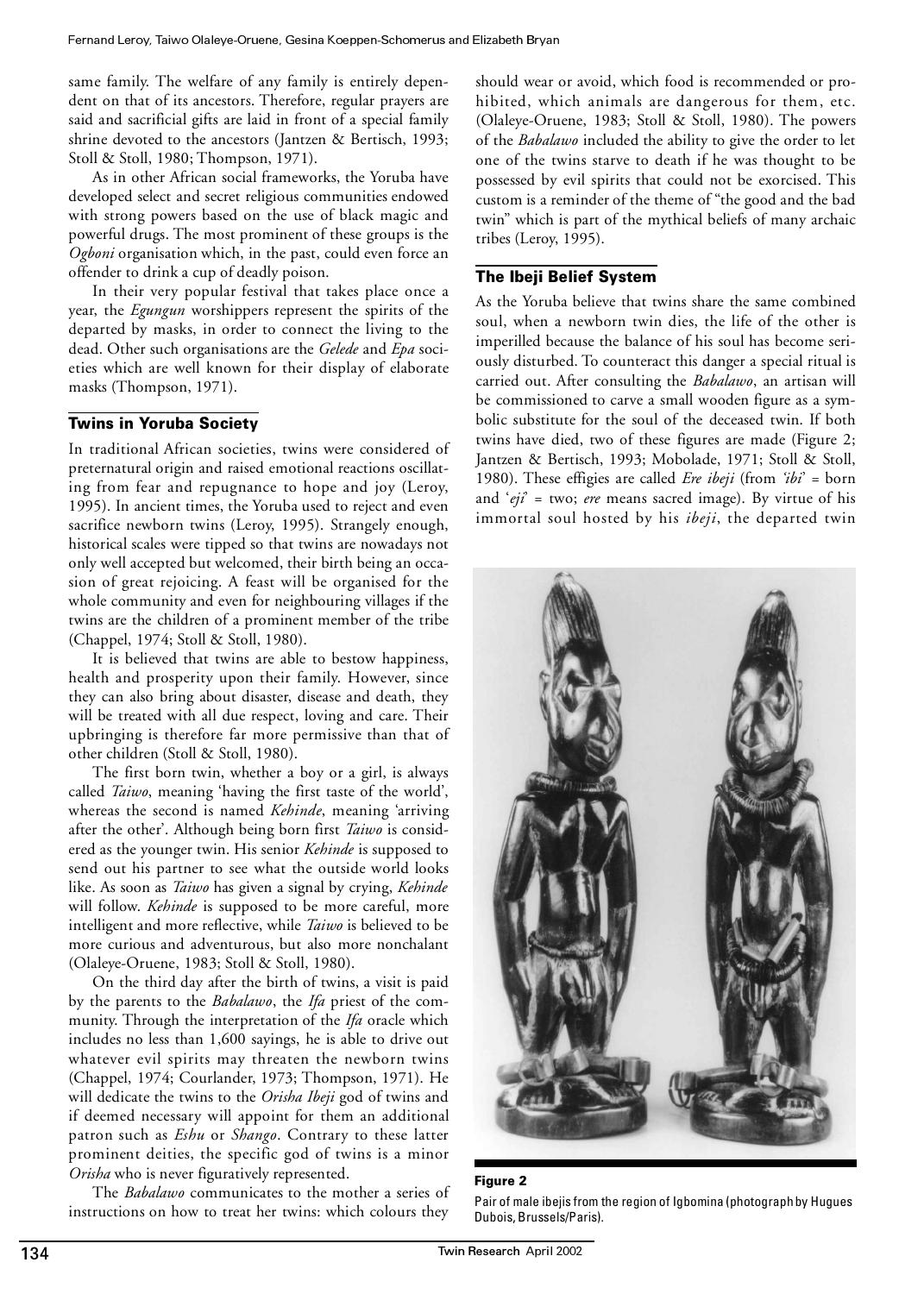remains as powerful as the living one. The *ibeji(s)* will have to be cared for by the parents or later on by the surviving twin. Therefore, these figures are symbolically washed, fed and clothed on a regular basis, according to a popular Yoruba saying "*dead ibeji expenses are expenses for the living*" (Courlander, 1973). According to these customs, the mother enjoys certain privileges even if both her twins have died (Stoll & Stoll, 1980).

Yoruba people happen to exhibit the highest twinning rate in the world (Figure 3). In Caucasian populations, the tendency for dizygotic twinning has been found to be mainly hereditary (Meulemans, 1994). According to Nylander (1979), its high frequency among Yoruba people might also depend on dietary factors such as the consumption of special species of yams containing oestrogenic substances. Because of a high rate of premature delivery and the lack of adequate medical care and health infrastructures in traditional Nigeria, the perinatal mortality of twins used to be very high (Leroy, 1995). This explains why great numbers of *ibeji* statuettes have been produced in Yorubaland and that they may have accumulated on the domestic altar of certain families (Stoll & Stoll, 1980).

From the anthropological point of view, the *ibeji* belief provides a means of helping Yoruba people to cope emotionally with this high perinatal loss of twin babies (Leroy, 1995). At least once a year in some areas, Yoruba mothers of deceased twins dance with their twin effigies, either held tightly in the palms of their hands or tucked in the wrapper about their waist (Figure 4). On these occasions the mothers will also sing special songs in praise of the twins (Thompson, 1971). Some of these songs emphasise the belief that twins are related to colobus monkeys, the flesh of which they are expressly forbidden to consume. One of the popular Yoruba myths tells how twins came to earth as the consequence of the confrontation of a farmer with the monkeys in the ancient area of Ishokun (Courlander, 1973).

Two Yoruba songs in praise of twins (Courlander, 1973; Olaleye-Oruene, 1983).

*Fine looking twins, natives of Ishokun, Descendants of treetop monkeys. Twins saw the houses of the rich but did not go there,* 



Figure 3

MZ and DZ twinning rates in Yoruba and other ethnic groups (see Leroy, 1995).



Figure 4

Dancing mothers of deceased twins (from *Black Gods and Kings* by Thompson, R.F., 1971; with permission).

*Twins saw the houses of great personages but did not go there Instead they entered the houses of the poor.*

*They made the poor rich, they clothed those who were naked.*

*Majestic and beautiful looking twins, natives of Ishokun, Let me find means of eating, let me find means of drinking. Majestic and beautiful looking twins, come and give me The blessing of a child.*

## Ibeji Statuettes

Yorubas are the heirs of the prestigious artistic traditions that prevailed in the ancient kingdom of Benin and the sacred civilisation of *Ifa*. Yoruba traditional craftsmen have hence produced some of the most elaborate and classical examples of black African art (Bascom, 1973). Ibeji statuettes are among the best-known Yoruba wooden carvings. Although representing deceased babies, the latter are never referred to as dead. Rather they are said to "have travelled" or "gone to the market". *Ibeji* effigies appear as wooden erect adult beings about ten inches tall. They stand in a "hands on the hips" position, generally on a round or quadrangular baseplate.

Following this general pattern, they nevertheless show marked stylistic differences according to region of origin. These differences are especially apparent in the shapes of the heads, facial expressions, tribal scarring, and hairdos or head covers. These latter are often dyed in bright blue with indigo or even with dolly blue (Jantzen & Bertisch, 1993; Thompson, 1971). Many *ibejis* are partly covered with a crust of dried camwood powder. They may also present facial smoothing and a patina due to frequent ritual use. Very often, they are decorated with metal, cowrie-shell or pearl necklaces, bracelets and belts. The colours of these ornaments refer to deities such as *Shango* or *Eshu* whereas cowrie shells, which were used in the past as currency, remind the twins' power either to bestow riches or to inflict